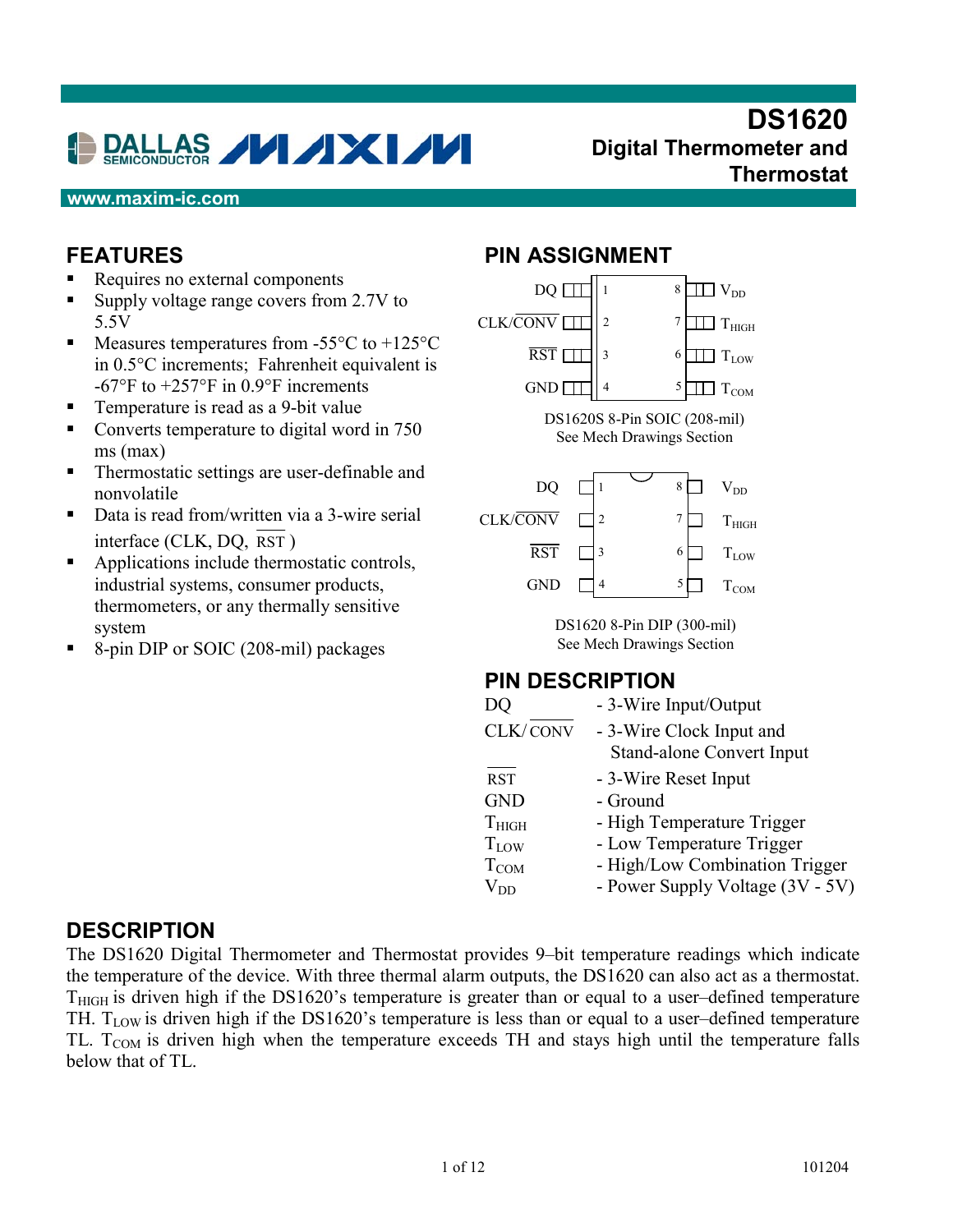DS1620

## **ORDERING INFORMATION**

| <b>PART</b>   | <b>PACKAGE MARKING</b> | <b>DESCRIPTION</b>                             |
|---------------|------------------------|------------------------------------------------|
| <b>DS1620</b> | DS1620                 | $8-Pin DIP(300 mil)$                           |
| DS1620S       | DS1620                 | 8-Pin SOIC (208 mil)                           |
| DS1620S/T&R   | DS1620                 | 8-Pin SOIC (208 mil), 2000-Piece Tape-and-Reel |

## **DETAILED PIN DESCRIPTION** Table 1

| <b>PIN</b>     | <b>SYMBOL</b>       | <b>DESCRIPTION</b>                                                                                                                                            |
|----------------|---------------------|---------------------------------------------------------------------------------------------------------------------------------------------------------------|
|                | DQ                  | Data Input/Output pin for 3-wire communication port.                                                                                                          |
| 2              | CLK/CONV            | Clock input pin for 3-wire communication port. When the DS1620 is used in a<br>stand-alone application with no 3-wire port, this pin can be used as a convert |
|                |                     | pin. Temperature conversion will begin on the falling edge of CONV.                                                                                           |
| $\mathcal{E}$  | <b>RST</b>          | <b>Reset input pin</b> for 3-wire communication port.                                                                                                         |
| $\overline{4}$ | <b>GND</b>          | Ground pin.                                                                                                                                                   |
| 5              | $T_{COM}$           | High/Low Combination Trigger. Goes high when temperature exceeds TH;                                                                                          |
|                |                     | will reset to low when temperature falls below TL.                                                                                                            |
| 6              | T <sub>LOW</sub>    | Low Temperature Trigger. Goes high when temperature falls below TL.                                                                                           |
| 7              | $\mathrm{T_{HIGH}}$ | High Temperature Trigger. Goes high when temperature exceeds TH.                                                                                              |
| 8              | $\rm V_{DD}$        | <b>Supply Voltage.</b> $2.7V - 5.5V$ input power pin.                                                                                                         |

## **Table 2. DS1620 REGISTER SUMMARY**

| <b>REGISTER NAME</b>         | <b>SIZE</b> | <b>MEMORY</b> | <b>REGISTER CONTENTS</b>                                  |
|------------------------------|-------------|---------------|-----------------------------------------------------------|
| (USER ACCESS)<br><b>TYPE</b> |             |               | <b>AND POWER-UP/POR STATE</b>                             |
| Temperature                  | 9 Bits      | <b>SRAM</b>   | Measured Temperature (Two's Complement)                   |
| (Read Only)                  |             |               | Power-Up/POR State: -60°C (1 1000 1000)                   |
|                              |             |               | Upper Alarm Trip Point (Two's Complement)                 |
| $T_{\rm H}$<br>(Read/Write)  | 9 Bits      | <b>EEPROM</b> | Power-Up/POR State: User-Defined.                         |
|                              |             |               | Initial State from Factory: $+15^{\circ}$ C (0 0001 1110) |
|                              |             |               | Lower Alarm Trip Point (Two's Complement)                 |
| $T_{L}$<br>(Read/Write)      | 9 Bits      | <b>EEPROM</b> | Power-Up/POR State: User-Defined.                         |
|                              |             |               | Initial State from Factory: $+10^{\circ}$ C (0 0001 0100) |

# **OPERATION-MEASURING TEMPERATURE**

A block diagram of the DS1620 is shown in Figure 1.

. .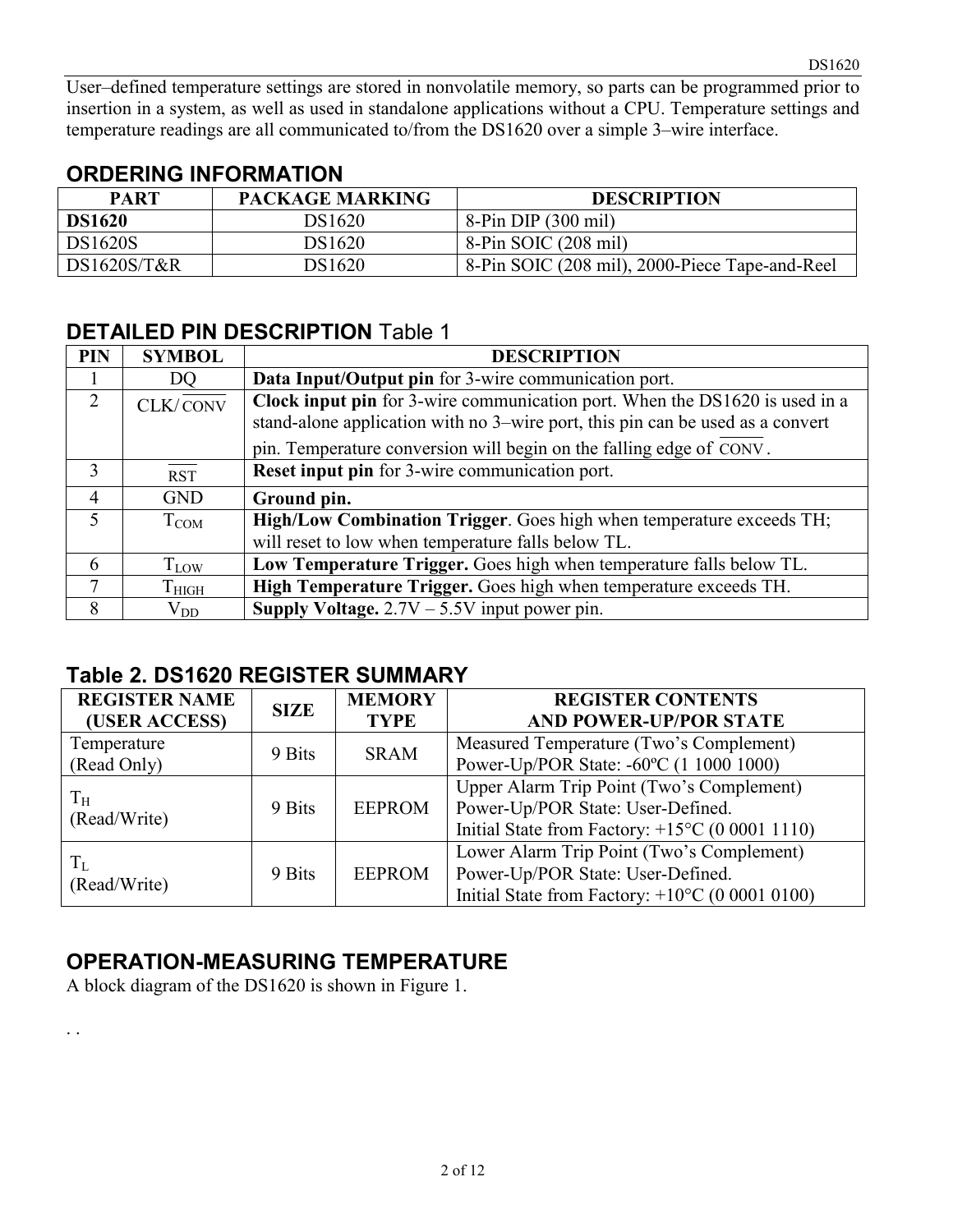## **DS1620 FUNCTIONAL BLOCK DIAGRAM** Figure 1



The DS1620 measures temperature using a bandgap-based temperature sensor. The temperature reading is provided in a 9–bit, two's complement reading by issuing a READ TEMPERATURE command. The data is transmitted serially through the 3–wire serial interface, LSB first. The DS1620 can measure temperature over the range of -55 $\degree$ C to +125 $\degree$ C in 0.5 $\degree$ C increments. For Fahrenheit usage, a lookup table or conversion factor must be used.

Since data is transmitted over the 3–wire bus LSB first, temperature data can be written to/read from the DS1620 as either a 9-bit word (taking  $\overline{RST}$  low after the 9<sup>th</sup> (MSB) bit), or as two transfers of 8-bit words, with the most significant 7 bits being ignored or set to 0, as illustrated in Table 3. After the MSB, the DS1620 will output 0s.

Note that temperature is represented in the DS1620 in terms of a  $\frac{1}{2}$ °C LSB, yielding the 9–bit format shown in Figure 2.

## **TEMPERATURE, TH, and TL REGISTER FORMAT** Figure 2

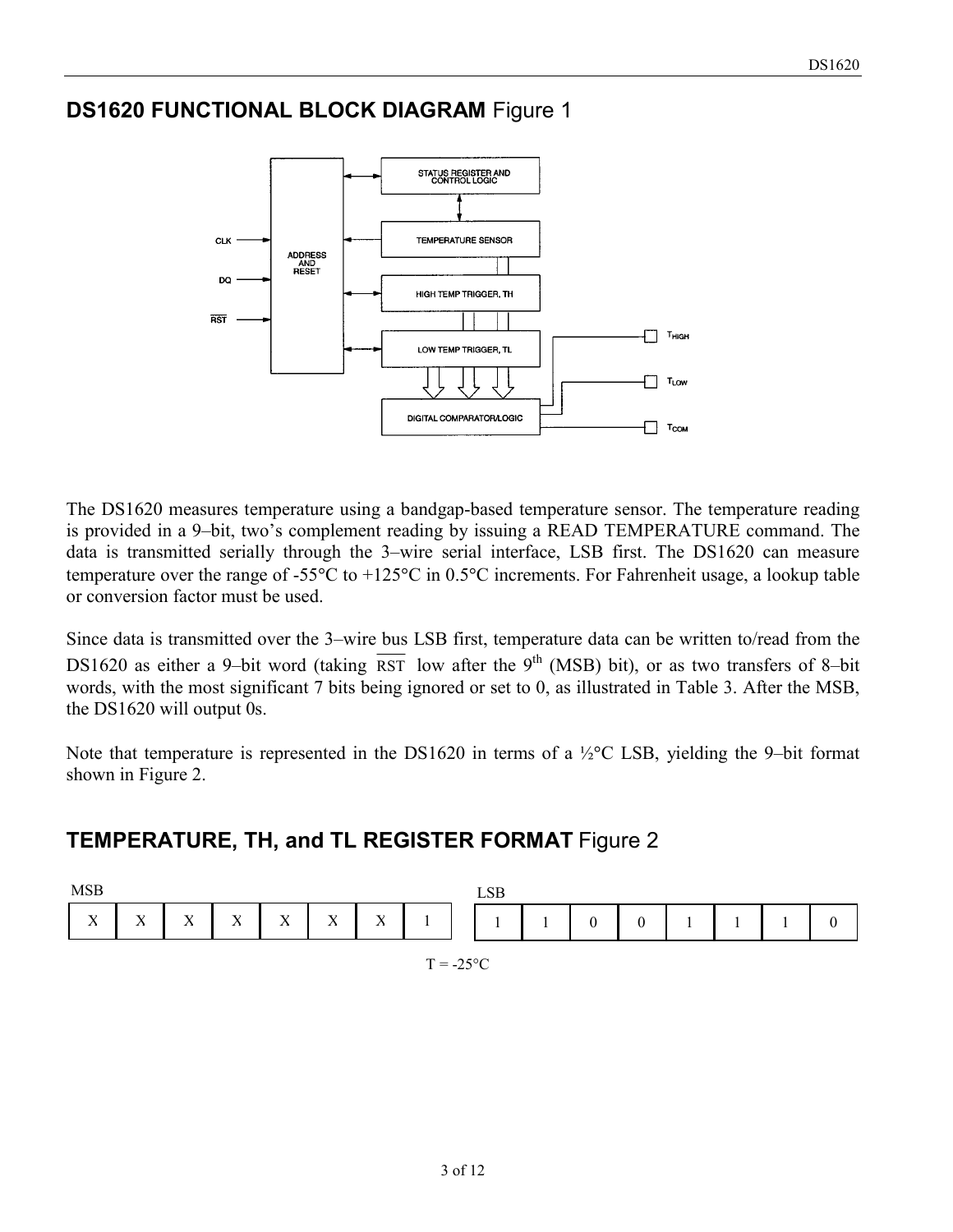Table 3 describes the exact relationship of output data to measured temperature.

| <b>TEMPERATURE/DATA RELATIONSHIPS Table 3</b> |                       |                       |  |  |  |
|-----------------------------------------------|-----------------------|-----------------------|--|--|--|
| <b>TEMP</b>                                   | <b>DIGITAL OUTPUT</b> | <b>DIGITAL OUTPUT</b> |  |  |  |
|                                               | (Binary)              | (Hex)                 |  |  |  |
| $+125^{\circ}$ C                              | 0 11111010            | 00FA                  |  |  |  |
| $+25^{\circ}C$                                | 0 00110010            | 0032h                 |  |  |  |
| $+\frac{1}{2}$ °C                             | 0 00000001            | 0001h                 |  |  |  |
| $+0^{\circ}C$                                 | 0 00000000            | 0000h                 |  |  |  |
| $-1/2$ °C                                     | 1 11111111            | 01FFh                 |  |  |  |
| $-25^{\circ}$ C                               | 1 11001110            | 01CEh                 |  |  |  |
| $-55^{\circ}$ C                               | 1 10010010            | 0192h                 |  |  |  |

.

Higher resolutions may be obtained by reading the temperature, and truncating the 0.5°C bit (the LSB) from the read value. This value is TEMP READ. The value left in the counter may then be read by issuing a READ COUNTER command. This value is the count remaining (COUNT\_REMAIN) after the gate period has ceased. By loading the value of the slope accumulator into the count register (using the READ SLOPE command), this value may then be read, yielding the number of counts per degree C (COUNT\_PER\_C) at that temperature. The actual temperature may be then be calculated by the user using the following:

 $\frac{\text{TEMPERATURE} = \text{TEMP\_READ-0.25} + \frac{(\text{COUNT\_PER\_C-COUNT\_REMAIN})}{\text{COUNT PER C}}$ 

## **OPERATION–THERMOSTAT CONTROLS**

Three thermally triggered outputs,  $T_{\text{HIGH}}$ ,  $T_{\text{LOW}}$ , and  $T_{\text{COM}}$ , are provided to allow the DS1620 to be used as a thermostat, as shown in Figure 3. When the DS1620's temperature meets or exceeds the value stored in the high temperature trip register, the output  $T<sub>HIGH</sub>$  becomes active (high) and remains active until the DS1620's measured temperature becomes less than the stored value in the high temperature register, TH. The T<sub>HIGH</sub> output can be used to indicate that a high temperature tolerance boundary has been met or exceeded, or it can be used as part of a closed loop system to activate a cooling system and deactivate it when the system temperature returns to tolerance.

The  $T_{LOW}$  output functions similarly to the  $T_{HIGH}$  output. When the DS1620's measured temperature equals or falls below the value stored in the low temperature register, the  $T_{LOW}$  output becomes active.  $T_{\text{LOW}}$  remains active until the DS1620's temperature becomes greater than the value stored in the low temperature register, TL. The  $T_{LOW}$  output can be used to indicate that a low temperature tolerance boundary has been met or exceeded, or as part of a closed loop system it can be used to activate a heating system and deactivate it when the system temperature returns to tolerance.

The  $T_{COM}$  output goes high when the measured temperature meets or exceeds TH, and will stay high until the temperature equals or falls below TL. In this way, any amount of hysteresis can be obtained.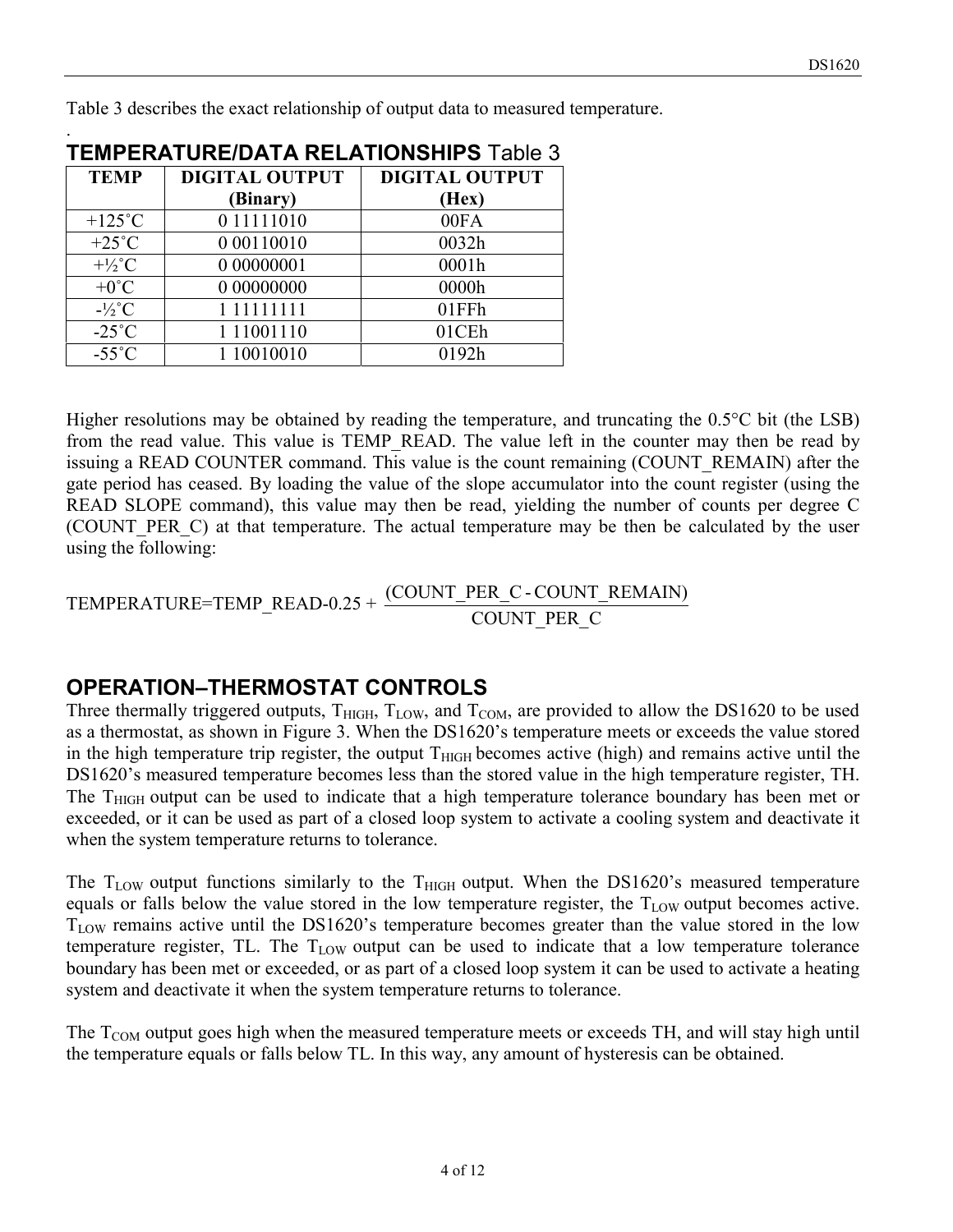## **THERMOSTAT OUTPUT OPERATION** Figure 3



## **OPERATION AND CONTROL**

The DS1620 must have temperature settings resident in the TH and TL registers for thermostatic operation. A configuration/status register also determines the method of operation that the DS1620 will use in a particular application and indicates the status of the temperature conversion operation. The configuration register is defined as follows:

#### CONFIGURATION/STATUS REGISTER

| <b>DONE</b> | THF | TLF | NVB |  |  | CDI<br>u u | 1011 U |
|-------------|-----|-----|-----|--|--|------------|--------|
|-------------|-----|-----|-----|--|--|------------|--------|

where

DONE = Conversion Done Bit. 1=conversion complete, 0=conversion in progress. The power-up/POR state is a 1

 $THF = Temperature High Flag. This bit will be set to 1 when the temperature is greater than or equal$ to the value of TH. It will remain 1 until reset by writing 0 into this location or by removing power from the device. This feature provides a method of determining if the DS1620 has ever been subjected to temperatures above TH while power has been applied. The power-up/POR state is a 0.

 $TLF = Temperature Low Flag. This bit will be set to 1 when the temperature is less than or equal to$ the value of TL. It will remain 1 until reset by writing 0 into this location or by removing power from the device. This feature provides a method of determining if the DS1620 has ever been subjected to temperatures below TL while power has been applied. The power-up/POR state is a 0.

NVB = Nonvolatile Memory Busy Flag. 1=write to an  $E^2$  memory cell in progress. 0=nonvolatile memory is not busy. A copy to  $E^2$  may take up to 10 ms. The power-up/POR state is a 0.

 $CPU = CPU Use Bit. If CPU=0, the CLK/CONV pin acts as a conversion start control, when RST is$ low. If CPU is 1, the DS1620 will be used with a CPU communicating to it over the 3–wire port, and the operation of the CLK/ CONV pin is as a normal clock in concert with DQ and RST . This bit is stored in nonvolatile  $E^2$  memory, capable of at least 50,000 writes. The DS1620 is shipped with CPU=0.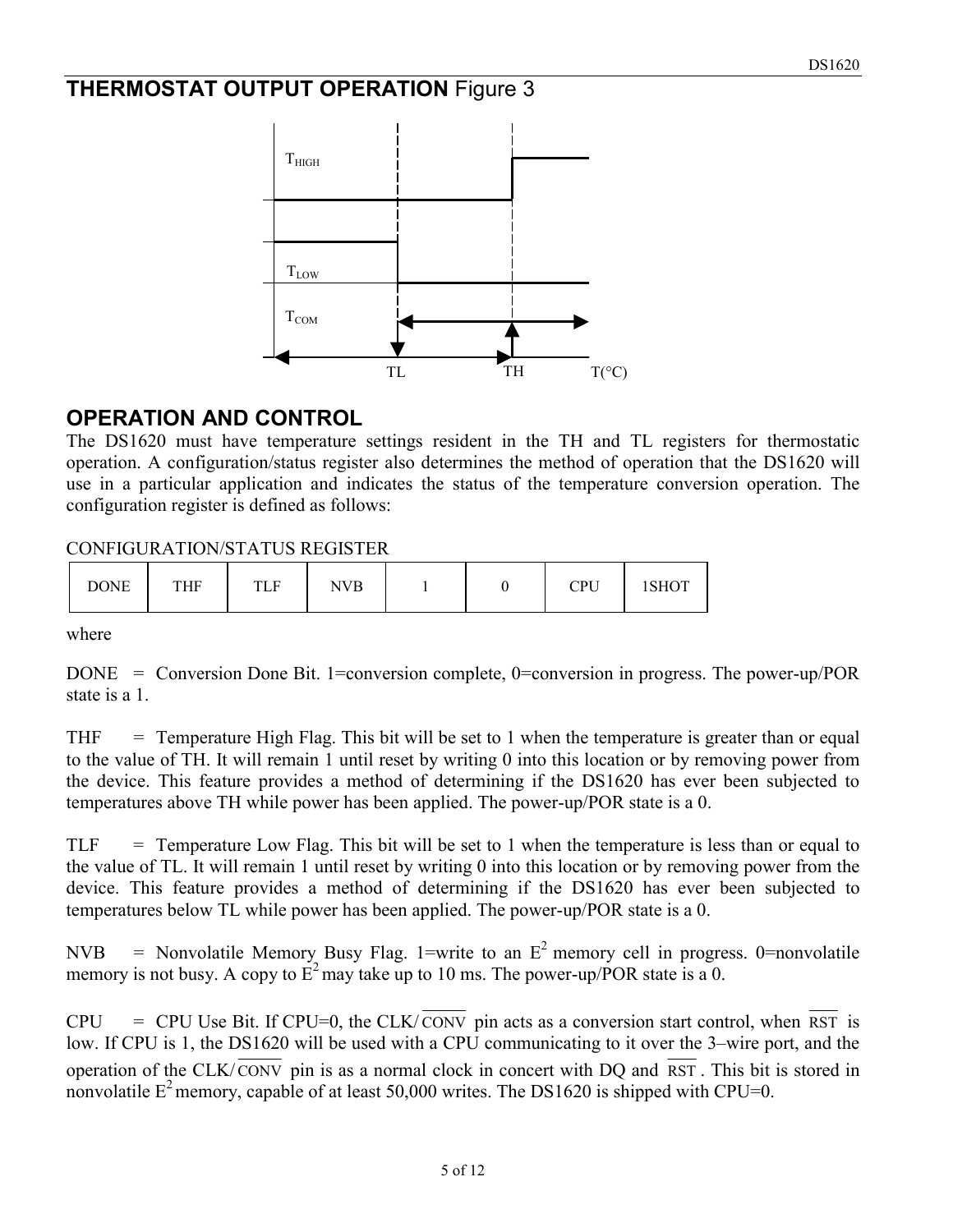1SHOT = One–Shot Mode. If 1SHOT is 1, the DS1620 will perform one temperature conversion upon reception of the Start Convert T protocol. If 1SHOT is 0, the DS1620 will continuously perform temperature conversion. This bit is stored in nonvolatile  $E^2$  memory, capable of at least 50,000 writes. The DS1620 is shipped with 1SHOT=0.

For typical thermostat operation, the DS1620 will operate in continuous mode. However, for applications where only one reading is needed at certain times or to conserve power, the one–shot mode may be used. Note that the thermostat outputs ( $T_{\text{HIGH}}$ ,  $T_{\text{LOW}}$ ,  $T_{\text{COM}}$ ) will remain in the state they were in after the last valid temperature conversion cycle when operating in one–shot mode.

## **OPERATION IN STAND–ALONE MODE**

In applications where the DS1620 is used as a simple thermostat, no CPU is required. Since the temperature limits are nonvolatile, the DS1620 can be programmed prior to insertion in the system. In order to facilitate operation without a CPU, the  $CLK/CONV$  pin (pin 2) can be used to initiate conversions. Note that the CPU bit must be set to 0 in the configuration register to use this mode of operation. Whether CPU=0 or 1, the 3–wire port is active. Setting CPU=1 disables the stand–alone mode.

To use the CLK/ CONV pin to initiate conversions, RST must be low and CLK/ CONV must be high. If  $CLK/CONV$  is driven low and then brought high in less than 10 ms, one temperature conversion will be performed and then the DS1620 will return to an idle state. If CLK/ CONV is driven low and remains low, continuous conversions will take place until CLK/CONV is brought high again. With the CPU bit set to 0, the CLK/ $\overline{\text{CONV}}$  will override the 1SHOT bit if it is equal to 1. This means that even if the part is set for one–shot mode, driving CLK/ CONV low will initiate conversions.

## **3–WIRE COMMUNICATIONS**

The 3–wire bus is comprised of three signals. These are the RST (reset) signal, the CLK (clock) signal, and the DQ (data) signal. All data transfers are initiated by driving the RST input high. Driving the RST input low terminates communication. (See Figures 4 and 5.) A clock cycle is a sequence of a falling edge followed by a rising edge. For data inputs, the data must be valid during the rising edge of a clock cycle. Data bits are output on the falling edge of the clock and remain valid through the rising edge.

When reading data from the DS1620, the DQ pin goes to a high-impedance state while the clock is high. Taking RST low will terminate any communication and cause the DQ pin to go to a high-impedance state.

Data over the 3–wire interface is communicated LSB first. The command set for the 3–wire interface as shown in Table 4 is as follows.

## **Read Temperature [AAh]**

This command reads the contents of the register which contains the last temperature conversion result. The next nine clock cycles will output the contents of this register.

## **Write TH [01h]**

This command writes to the TH (HIGH TEMPERATURE) register. After issuing this command the next nine clock cycles clock in the 9–bit temperature limit which will set the threshold for operation of the  $T<sub>HIGH</sub>$  output.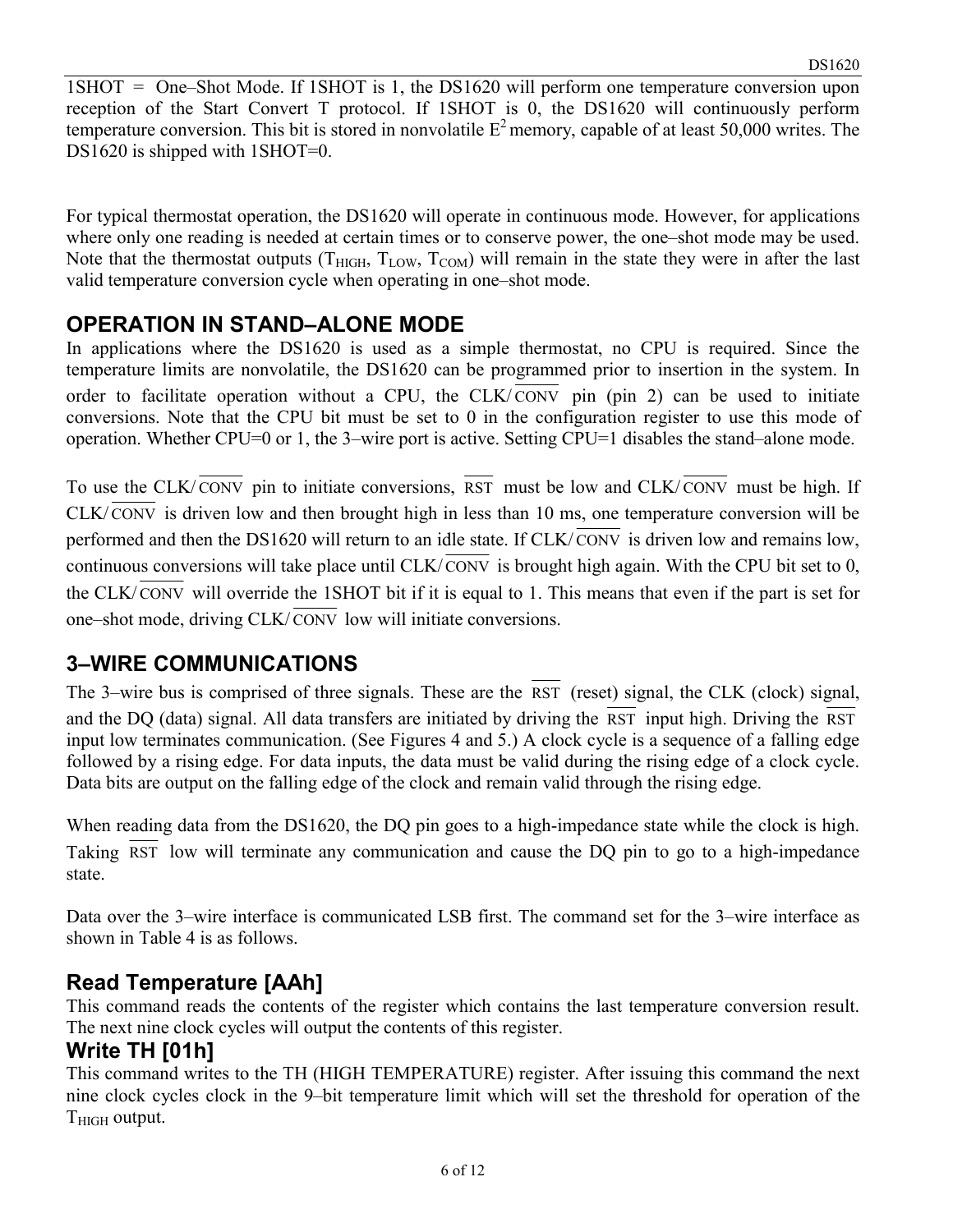## **Write TL [02h]**

This command writes to the TL (LOW TEMPERATURE) register. After issuing this command the next nine clock cycles clock in the 9–bit temperature limit which will set the threshold for operation of the  $T_{\text{LOW}}$  output.

## **Read TH [A1h]**

This command reads the value of the TH (HIGH TEMPERATURE) register. After issuing this command the next nine clock cycles clock out the 9–bit temperature limit which sets the threshold for operation of the  $T<sub>HIGH</sub>$  output.

## **Read TL [A2h]**

This command reads the value of the TL (LOW TEMPERATURE) register. After issuing this command the next nine clock cycles clock out the 9–bit temperature limit which sets the threshold for operation of the  $T_{LOW}$  output.

## **Read Counter [A0h]**

This command reads the value of the counter byte. The next nine clock cycles will output the contents of this register.

## **Read Slope [A9h]**

This command reads the value of the slope counter byte from the DS1620. The next nine clock cycles will output the contents of this register.

# **Start Convert T [EEh]**

This command begins a temperature conversion. No further data is required. In one–shot mode the temperature conversion will be performed and then the DS1620 will remain idle. In continuous mode this command will initiate continuous conversions.

# **Stop Convert T [22h]**

This command stops temperature conversion. No further data is required. This command may be used to halt a DS1620 in continuous conversion mode. After issuing this command the current temperature measurement will be completed and then the DS1620 will remain idle until a Start Convert T is issued to resume continuous operation.

# **Write Config [0Ch]**

This command writes to the configuration register. After issuing this command the next eight clock cycles clock in the value of the configuration register.

# **Read Config [ACh]**

This command reads the value in the configuration register. After issuing this command the next eight clock cycles output the value of the configuration register.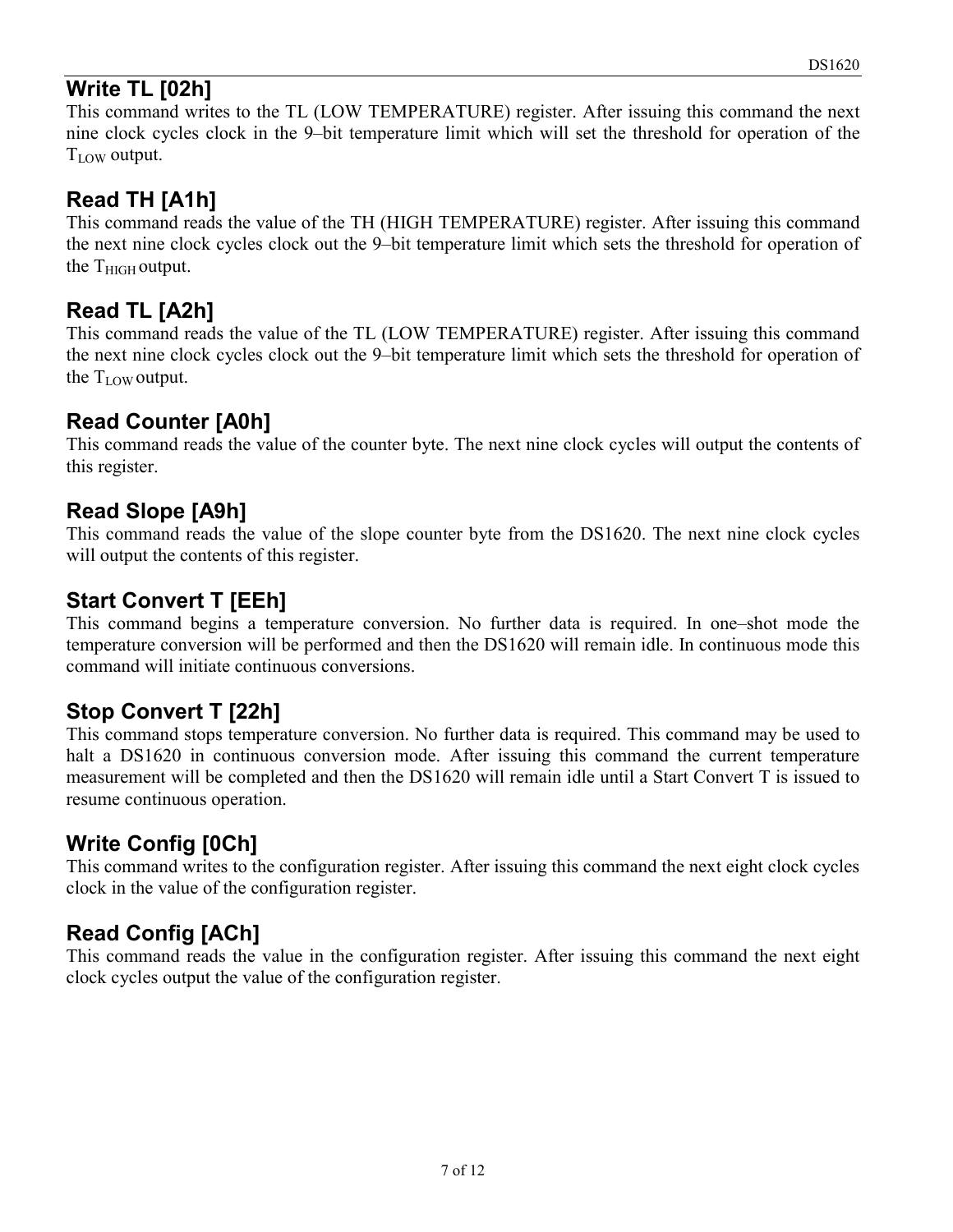|                        | <b>DS1620 COMMAND SET Table 4</b>      |                 |                                                          |                |
|------------------------|----------------------------------------|-----------------|----------------------------------------------------------|----------------|
|                        |                                        |                 | <b>3-WIRE BUS</b><br><b>DATA AFTER</b><br><b>ISSUING</b> |                |
| <b>INSTRUCTION</b>     | <b>DESCRIPTION</b>                     | <b>PROTOCOL</b> | <b>PROTOCOL</b>                                          | <b>NOTES</b>   |
|                        | <b>TEMPERATURE CONVERSION COMMANDS</b> |                 |                                                          |                |
| Read Temperature       | Reads last converted temperature       | AAh             | <read data=""></read>                                    |                |
|                        | value from temperature register.       |                 |                                                          |                |
| Read Counter           | Reads value of count remaining         | A0h             | <read data=""></read>                                    |                |
|                        | from counter.                          |                 |                                                          |                |
| Read Slope             | Reads value of the slope               | A9h             | <read data=""></read>                                    |                |
|                        | accumulator.                           |                 |                                                          |                |
| <b>Start Convert T</b> | Initiates temperature conversion.      | EEh             | Idle                                                     | $\mathbf{1}$   |
| Stop Convert T         | Halts temperature conversion.          | 22h             | Idle                                                     |                |
|                        | <b>THERMOSTAT COMMANDS</b>             |                 |                                                          |                |
| Write TH               | Writes high temperature limit value    | 01h             | <write data=""></write>                                  | $\overline{2}$ |
|                        | into TH register.                      |                 |                                                          |                |
| Write TL               | Writes low temperature limit value     | 02h             | <write data=""></write>                                  | $\overline{2}$ |
|                        | into TL register.                      |                 |                                                          |                |
| Read TH                | Reads stored value of high             | A1h             | <read data=""></read>                                    | $\overline{2}$ |
|                        | temperature limit from TH register.    |                 |                                                          |                |
| Read TL                | Reads stored value of low              | A2h             | <read data=""></read>                                    | $\overline{2}$ |
|                        | temperature limit from TL register.    |                 |                                                          |                |
| Write Config           | Writes configuration data to           | 0 <sub>Ch</sub> | <write data=""></write>                                  | $\overline{2}$ |
|                        | configuration register.                |                 |                                                          |                |
| Read Config            | Reads configuration data from          | ACh             | <read data=""></read>                                    | $\overline{2}$ |
|                        | configuration register.                |                 |                                                          |                |

#### **NOTES:**

- 1. In continuous conversion mode, a Stop Convert T command will halt continuous conversion. To restart, the Start Convert T command must be issued. In one–shot mode, a Start Convert T command must be issued for every temperature reading desired.
- 2. Writing to the  $E^2$  requires up to 10 ms at room temperature. After issuing a write command no further writes should be requested for at least 10 ms.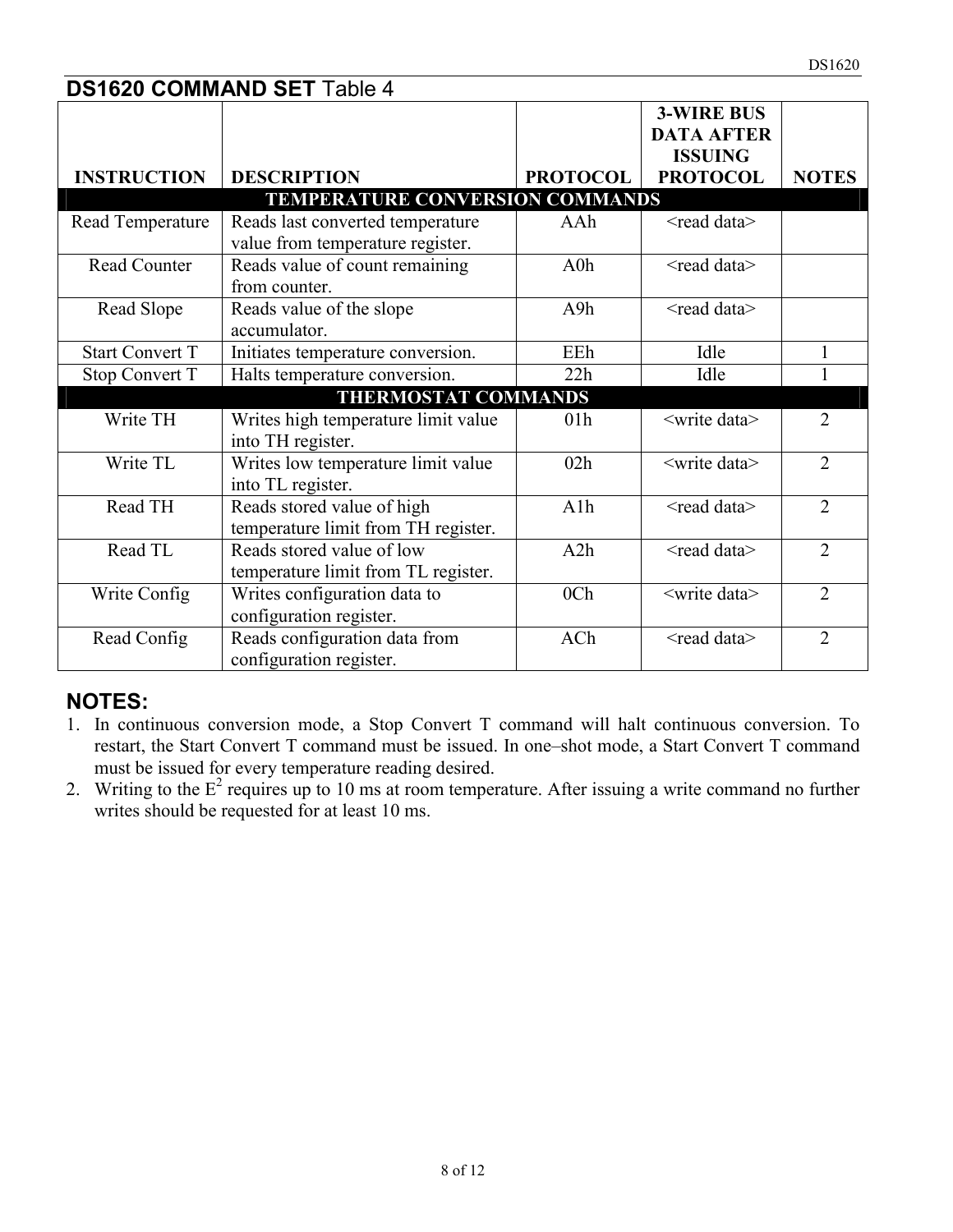## **FUNCTION EXAMPLE**

Example: CPU sets up DS1620 for continuous conversion and thermostatic function.

|                 | DS1620 MODE |                         |                                                |
|-----------------|-------------|-------------------------|------------------------------------------------|
| <b>CPU MODE</b> | $(3-WIRE)$  | <b>DATA (LSB FIRST)</b> | <b>COMMENTS</b>                                |
| TX              | <b>RX</b>   | 0 <sub>Ch</sub>         | CPU issues Write Config command                |
| <b>TX</b>       | <b>RX</b>   | 00 <sub>h</sub>         | CPU sets DS1620 up for continuous              |
|                 |             |                         | conversion                                     |
| TX              | <b>RX</b>   | Toggle RST              | CPU issues Reset to DS1620                     |
| TX              | <b>RX</b>   | 01 <sub>h</sub>         | CPU issues Write TH command                    |
| <b>TX</b>       | <b>RX</b>   | 0050h                   | CPU sends data for TH limit of +40°C           |
| <b>TX</b>       | RX          | Toggle RST              | CPU issues Reset to DS1620                     |
| <b>TX</b>       | <b>RX</b>   | 02h                     | CPU issues Write TL command                    |
| <b>TX</b>       | <b>RX</b>   | 0014h                   | CPU sends data for TL limit of $+10^{\circ}$ C |
| TX              | RX          | Toggle RST              | CPU issues Reset to DS1620                     |
| <b>TX</b>       | <b>RX</b>   | A1h                     | CPU issues Read TH command                     |
| RX              | <b>TX</b>   | 0050h                   | DS1620 sends back stored value of TH for       |
|                 |             |                         | CPU to verify                                  |
| <b>TX</b>       | <b>RX</b>   | Toggle RST              | CPU issues Reset to DS1620                     |
| <b>TX</b>       | <b>RX</b>   | A2h                     | CPU issues Read TL command                     |
| RX              | <b>TX</b>   | 0014h                   | DS1620 sends back stored value of TL for       |
|                 |             |                         | CPU to verify                                  |
| <b>TX</b>       | <b>RX</b>   | Toggle RST              | CPU issues Reset to DS1620                     |
| <b>TX</b>       | <b>RX</b>   | EEh                     | CPU issues Start Convert T command             |
| <b>TX</b>       | <b>RX</b>   | Drop RST                | CPU issues Reset to DS1620                     |

# **READ DATA TRANSFER** Figure 4



**PROTOCOL**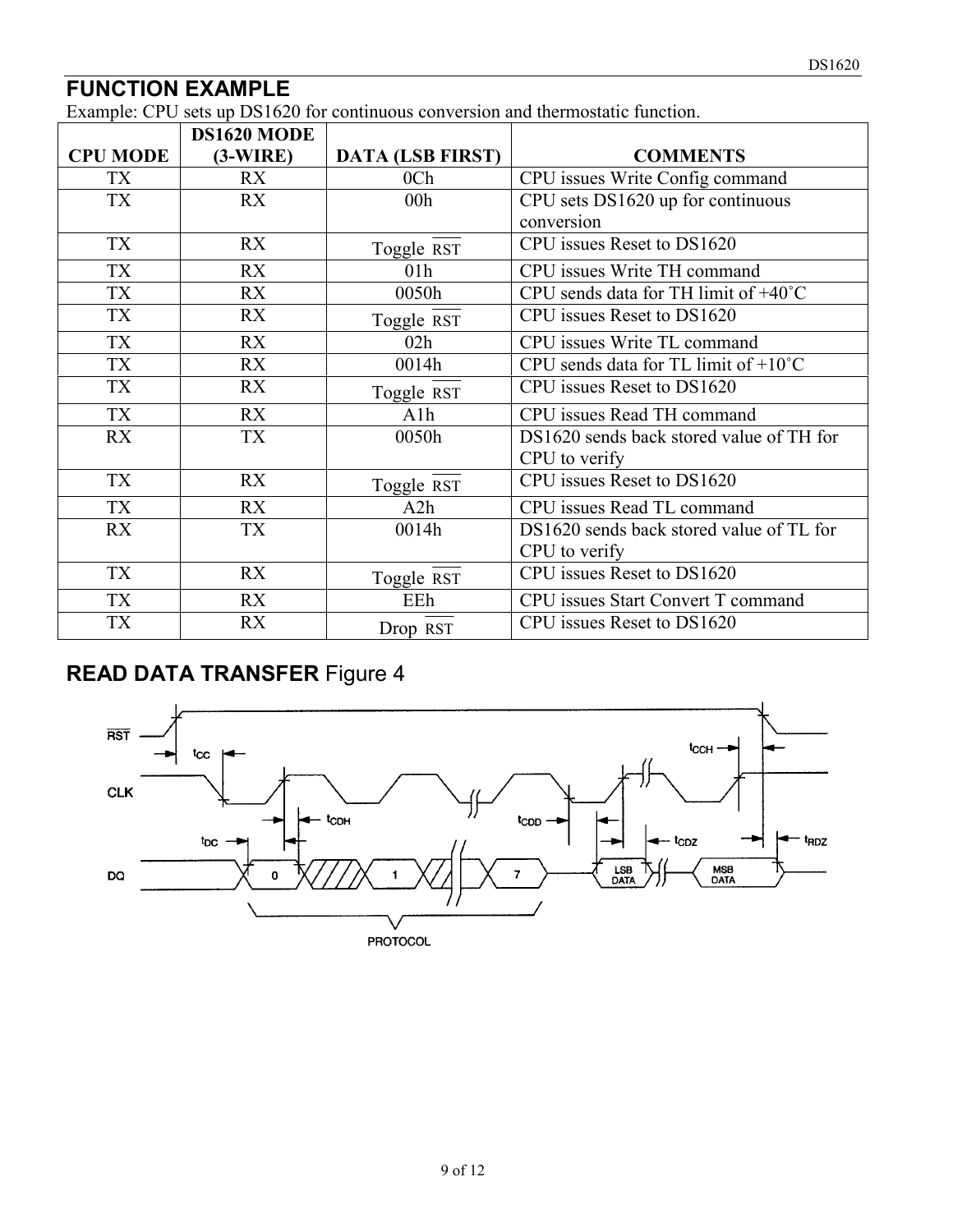#### **WRITE DATA TRANSFER** Figure 5



NOTE:  $t_{CL}$ ,  $t_{CH}$ ,  $t_R$ , and  $t_F$  apply to both read and write data transfer.

#### **ABSOLUTE MAXIMUM RATINGS\***

| Voltage on Any Pin Relative to Ground | $-0.5V$ to $+6.0V$                  |
|---------------------------------------|-------------------------------------|
| <b>Operating Temperature</b>          | $-55^{\circ}$ C to $+125^{\circ}$ C |
| <b>Storage Temperature</b>            | $-55^{\circ}$ C to $+125^{\circ}$ C |
| Soldering Temperature                 | $260^{\circ}$ C for 10 seconds      |

\* This is a stress rating only and functional operation of the device at these or any other conditions above those indicated in the operation sections of this specification is not implied. Exposure to absolute maximum rating conditions for extended periods of time may affect reliability.

#### **RECOMMENDED DC OPERATING CONDITIONS**

| <b>PARAMETER</b> | <b>SYMBOL</b> | <b>MIN</b>            | <b>TVP</b> | <b>MAX</b>       | <b>UNITS</b> | <b>NOTES</b> |
|------------------|---------------|-----------------------|------------|------------------|--------------|--------------|
| Supply           | / DD          | $\sim$ $\tau$<br>∠. ≀ |            | J.J              |              |              |
| Logic 1          | V IH          | $0.7$ x $V_{DD}$      |            | $V_{CC}$ + 0.3   |              |              |
| Logic 0          | VЩ            | $-0.3$                |            | $0.3$ x $V_{DD}$ |              |              |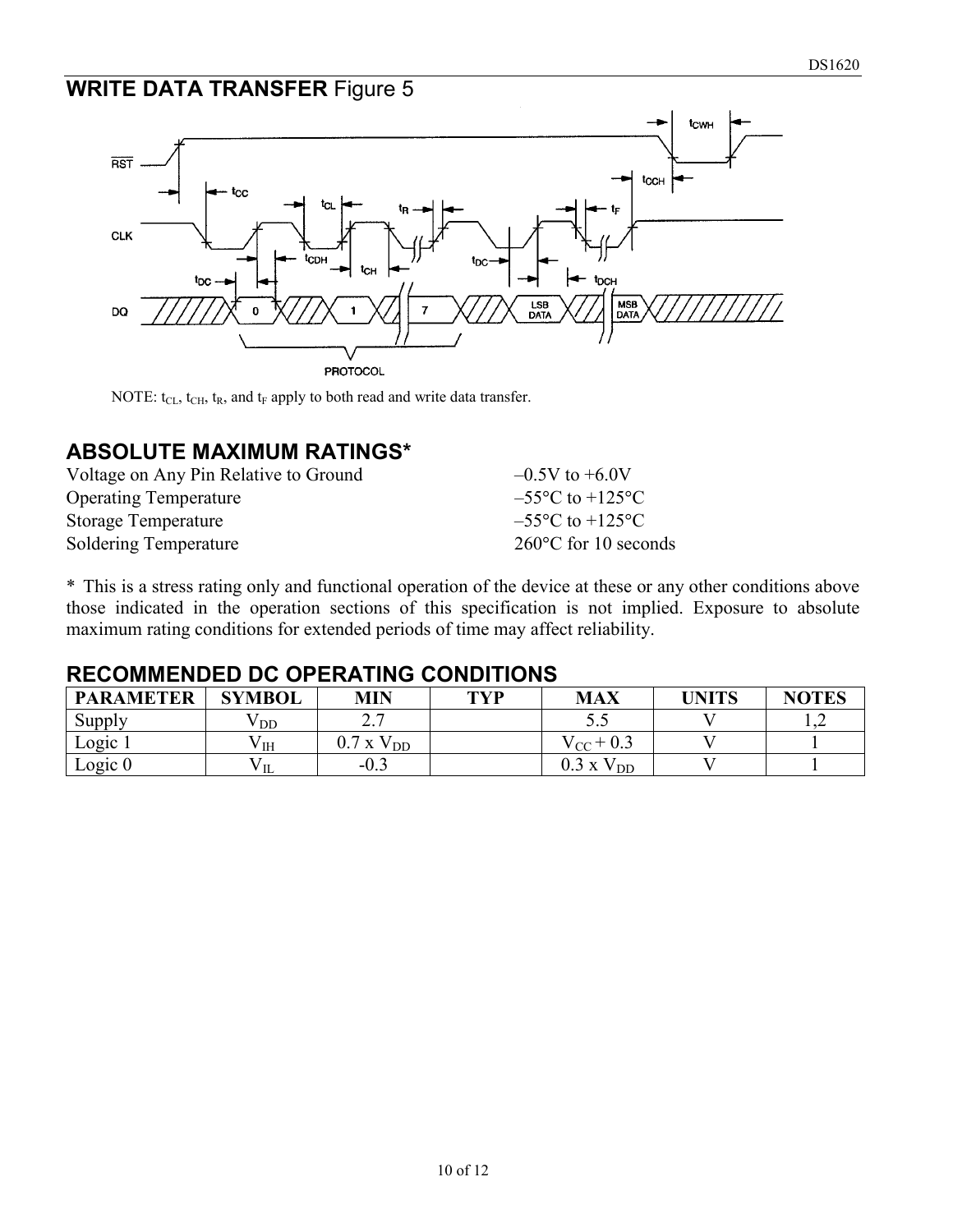| DC ELECTRICAL CHARACTERISTICS |                   |                                                       |            |            |                 | (-55°C to +125°C; V <sub>DD</sub> =2.7V to 5.5V) |
|-------------------------------|-------------------|-------------------------------------------------------|------------|------------|-----------------|--------------------------------------------------|
| <b>PARAMETER</b>              | <b>SYMBOL</b>     | <b>CONDITION</b>                                      | <b>MIN</b> | <b>MAX</b> | <b>UNITS</b>    | <b>NOTES</b>                                     |
| <b>Thermometer Error</b>      | $T_{\rm{ERR}}$    | $0^{\circ}$ C to +70 $^{\circ}$ C                     |            | $\pm 0.5$  | $\rm ^{\circ}C$ |                                                  |
|                               |                   | $3.0V \le V_{DD} \le 5.5V$                            |            |            |                 |                                                  |
|                               |                   | $0^{\circ}$ C to +70 $^{\circ}$ C                     |            | $\pm 1.25$ |                 |                                                  |
|                               |                   | $2.7V \le V_{DD} < 3.0V$                              |            |            |                 |                                                  |
|                               |                   | -55 $\mathrm{^{\circ}C}$ to +125 $\mathrm{^{\circ}C}$ |            | $\pm 2.0$  |                 |                                                  |
| <b>Thermometer Resolution</b> |                   |                                                       |            | 12         | <b>Bits</b>     |                                                  |
| Logic 0 Output                | $\rm V_{OL}$      |                                                       |            | 0.4        | V               | $\overline{4}$                                   |
| Logic 1 Output                | $\rm V_{OH}$      |                                                       | 2.4        |            | V               | 5                                                |
| <b>Input Resistance</b>       | $R_{I}$           | RST to GND                                            |            |            | $M\Omega$       |                                                  |
|                               |                   | DQ, CLK to $V_{DD}$                                   |            |            | $M\Omega$       |                                                  |
| <b>Active Supply Current</b>  | $I_{CC}$          | $0^{\circ}$ C to +70 $^{\circ}$ C                     |            |            | mA              | 6                                                |
| <b>Standby Supply Current</b> | I <sub>STBY</sub> | $0^{\circ}$ C to +70 $^{\circ}$ C                     |            | 1.5        | μA              | 6                                                |
| Input Current on Each         |                   | $0.4 < V_{VQ} < 0.9$ x $V_{DD}$                       | $-10$      | $+10$      | $\mu A$         |                                                  |
| Pin                           |                   |                                                       |            |            |                 |                                                  |
| Thermal Drift                 |                   |                                                       |            | $\pm 0.2$  | $\rm ^{\circ}C$ | $\tau$                                           |

# **SINGLE CONVERT TIMING DIAGRAM (STAND-ALONE MODE)**

CONV



| AC ELECTRICAL CHARACTERISTICS |                  |            |            |            | (-55°C to +125°C; V <sub>DD</sub> =2.7V to 5.5V) |              |
|-------------------------------|------------------|------------|------------|------------|--------------------------------------------------|--------------|
| <b>PARAMETERS</b>             | <b>SYMBOL</b>    | <b>MIN</b> | <b>TYP</b> | <b>MAX</b> | <b>UNITS</b>                                     | <b>NOTES</b> |
| Temperature Conversion Time   | $T_{TC}$         |            |            | 750        | ms                                               |              |
| Data to CLK Setup             | $t_{\rm DC}$     | 35         |            |            | ns                                               | 8            |
| CLK to Data Hold              | $t_{\rm CDH}$    | 40         |            |            | ns                                               | 8            |
| <b>CLK</b> to Data Delay      | $t_{\rm CDD}$    |            |            | 150        | ns                                               | 8, 9, 10     |
| <b>CLK Low Time</b>           | $t_{CL}$         | 285        |            |            | ns                                               | 8            |
| <b>CLK</b> High Time          | $t_{\rm CH}$     | 285        |            |            | ns                                               | 8            |
| <b>CLK</b> Frequency          | $f_{CLK}$        | DC         |            | 1.75       | <b>MHz</b>                                       | 8            |
| <b>CLK</b> Rise and Fall      | $t_R$ , $t_F$    |            |            | 500        | ns                                               |              |
| RST to CLK Setup              | $t_{\rm CC}$     | 100        |            |            | ns                                               | 8            |
| CLK to RST Hold               | $t_{\rm CCH}$    | 40         |            |            | <sub>ns</sub>                                    | 8            |
| RST Inactive Time             | $t_{\text{CWH}}$ | 125        |            |            | <sub>ns</sub>                                    | 8, 11        |
| CLK High to I/O High-Z        | $t_{CDZ}$        |            |            | 50         | ns                                               | 8            |
| RST Low to I/O High-Z         | $t_{\rm RDZ}$    |            |            | 50         | ns                                               | 8            |
| Convert Pulse Width           | $t_{\text{CNV}}$ | $250$ ns   |            | 500 ms     |                                                  | 12           |